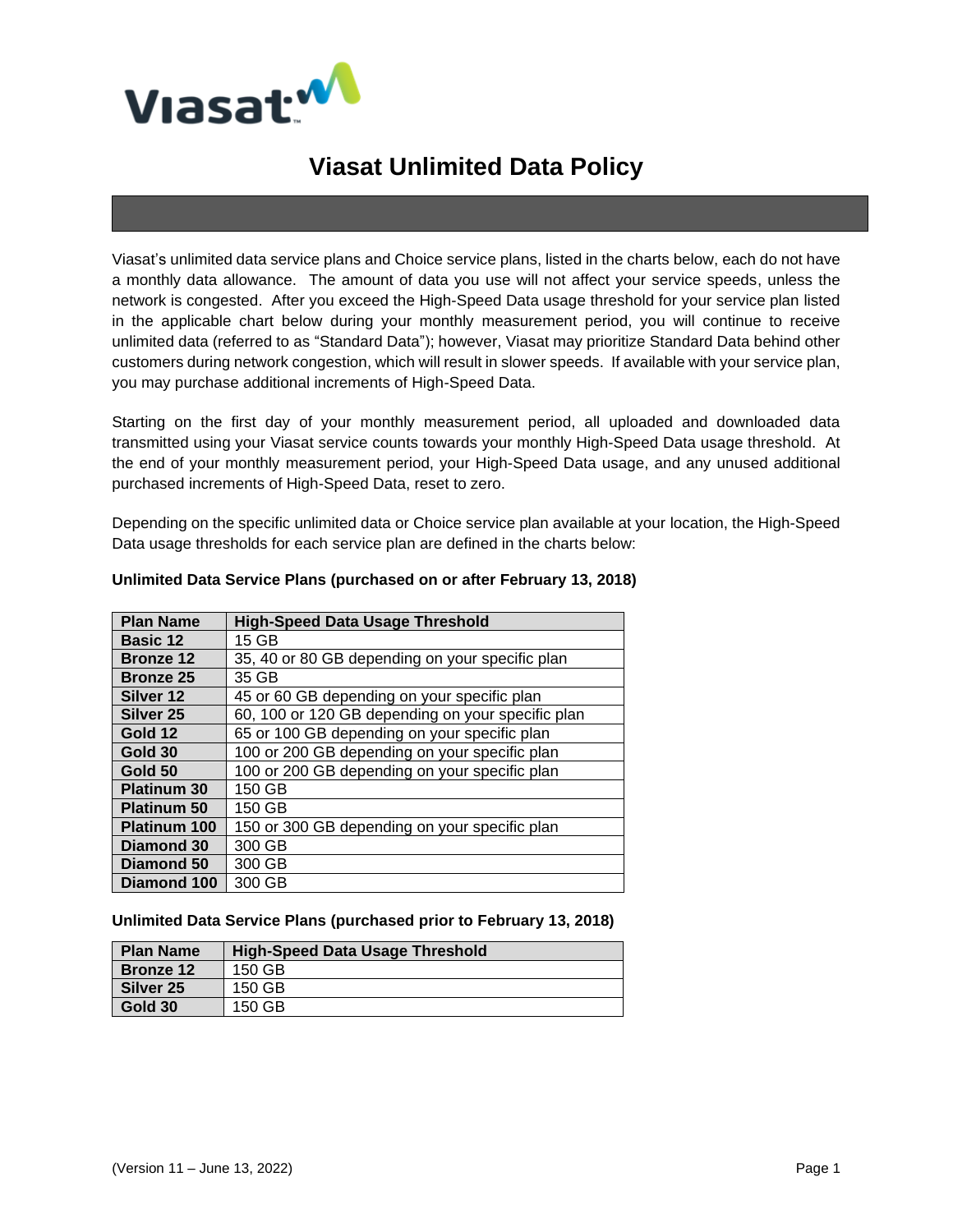### **Choice Service Plans**

| <b>Plan Name</b>       | <b>Speed</b>   | <b>High-Speed Data</b><br><b>Usage Threshold</b> |
|------------------------|----------------|--------------------------------------------------|
| Choice 25 Mbps/40 GB   | Up to 25 Mbps  | 40 GB                                            |
| Choice 30 Mbps/60 GB   | Up to 30 Mbps  | 60 GB                                            |
| Choice 30 Mbps/100 GB  | Up to 30 Mbps  | 100 GB                                           |
| Choice 35 Mbps/150 GB  | Up to 35 Mbps  | 150 GB                                           |
| Choice 35 Mbps/300 GB  | Up to 35 Mbps  | 300 GB                                           |
| Choice 40 Mbps/100 GB  | Up to 40 Mbps  | 100 GB                                           |
| Choice 50 Mbps/60 GB   | Up to 50 Mbps  | 60 GB                                            |
| Choice 50 Mbps/150 GB  | Up to 50 Mbps  | 150 GB                                           |
| Choice 50 Mbps/300 GB  | Up to 50 Mbps  | 300 GB                                           |
| Choice 75 Mbps/100 GB  | Up to 75 Mbps  | 100 GB                                           |
| Choice 100 Mbps/150 GB | Up to 100 Mbps | 150 GB                                           |
| Choice 100 Mbps/300 GB | Up to 100 Mbps | 300 GB                                           |
| Choice 125 Mbps/300 GB | Up to 125 Mbps | 300 GB                                           |
| Choice 150 Mbps/300 GB | Up to 150 Mbps | 300 GB                                           |

To view your specific service plan details (including the amount of High-Speed Data you may use before we prioritize your Standard Data behind other customers during network congestion), log into your account at [http://my.viasat.com.](http://my.viasat.com/)

# **Streaming Video Resolution**

Your unlimited data or Choice service plan includes the Data Extender. The Data Extender is a feature that streams video at DVD quality (typically 480p), which allows you to get more out of your monthly High-Speed Data usage threshold. This feature is turned on by default. If you turn off the Data Extender, your video will stream at a higher resolution. However, the video resolution will vary depending on your service plan speed, streaming service application, device settings, network congestion and other factors. Streaming video quality is "up to," will vary and is not guaranteed. Not all video sources are identifiable and available to benefit from the Data Extender.

You can turn the Data Extender off or on at any time by visiting www.my.viasat.com.

# **Q: How much monthly data usage is available with my unlimited data or Choice service plan?**

**A:** On an unlimited data or Choice service plan, there are no limits to how much Standard Data you can use during your monthly measurement period. Depending on the specific service plan available at your location, after you exceed the High-Speed Data usage threshold for your service plan listed in the chart above, you will receive unlimited Standard Data, which we may prioritize behind other customers during network congestion resulting in slower speeds.

When the network is not congested, nothing will happen to your service speeds even if you have used over your monthly High-Speed Data usage threshold.

# **Q: As an Unlimited Data or Choice customer, what happens to my Internet service when I use 100% of my High-Speed Data usage threshold?**

**A:** After you exceed the High-Speed Data usage threshold for your service plan listed in the applicable chart above during your monthly measurement period, you will continue to receive unlimited Standard Data; however, Viasat may prioritize Standard Data behind other customers during network congestion, which will result in slower speeds.

# **Q: What happens to my unlimited data or Choice service plan during network congestion?**